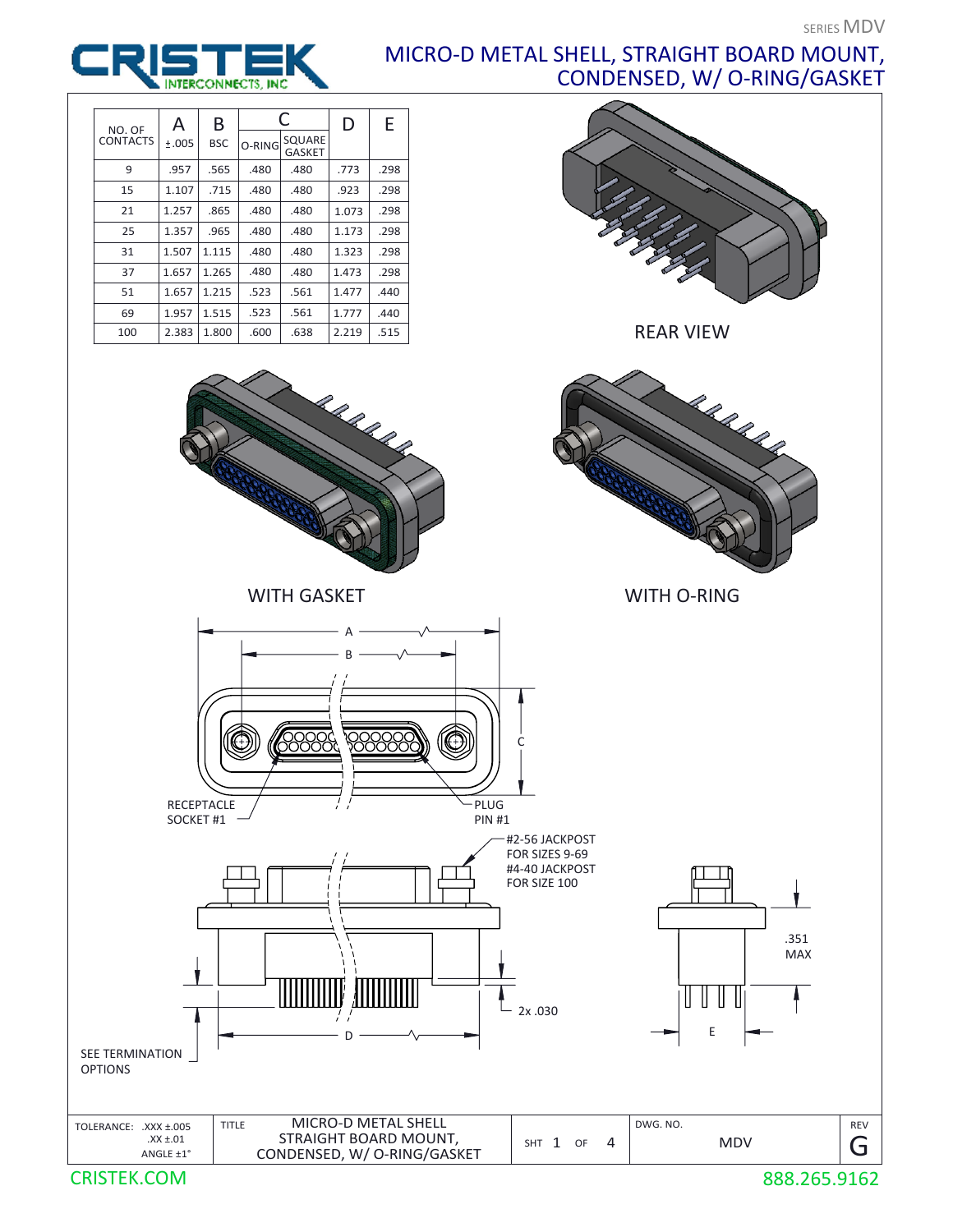

## MICRO-D METAL SHELL, STRAIGHT BOARD MOUNT, CONDENSED, W/ O-RING/GASKET

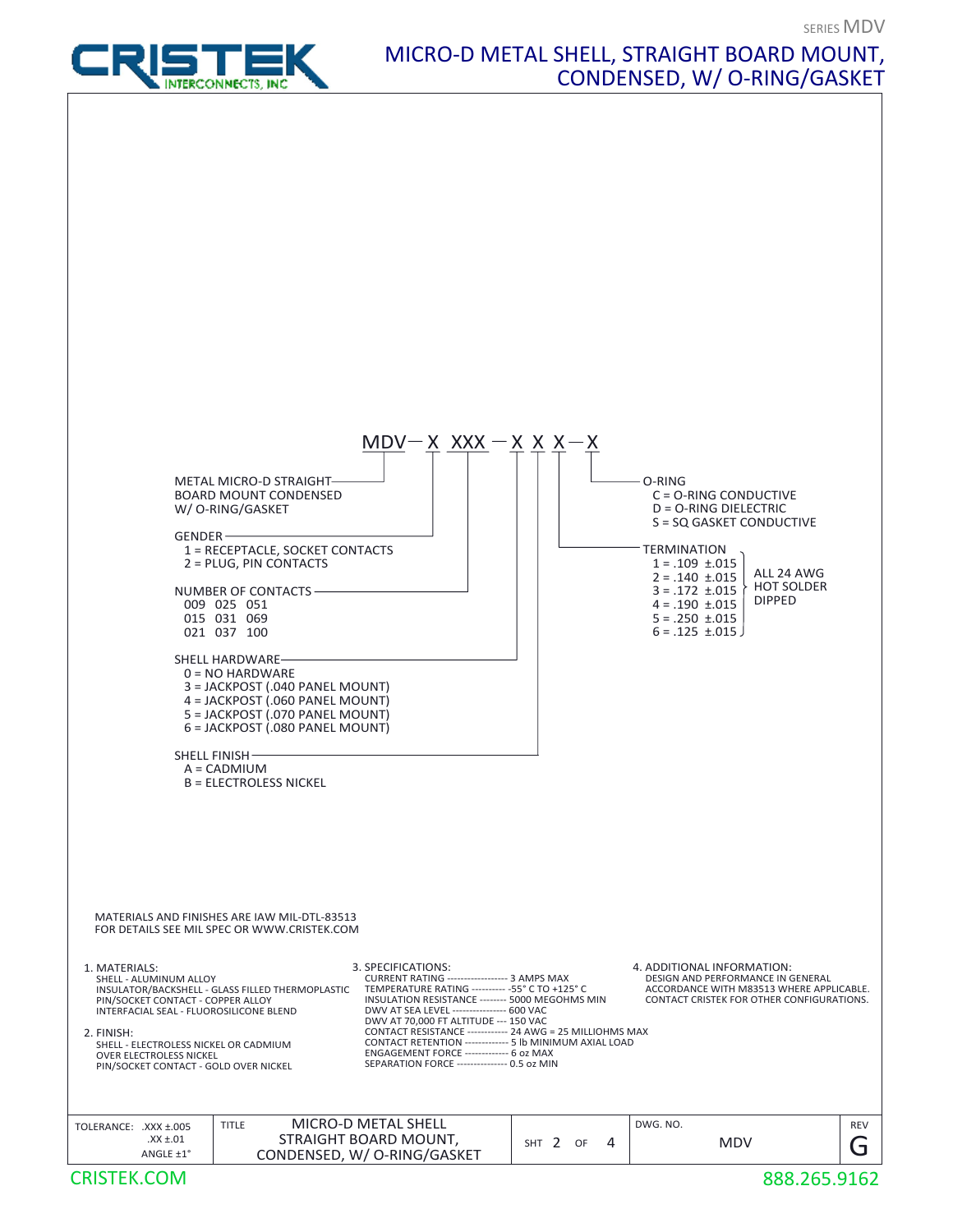SERIES MDV

MICRO-D METAL SHELL, STRAIGHT BOARD MOUNT, CONDENSED, W/ O-RING/GASKET